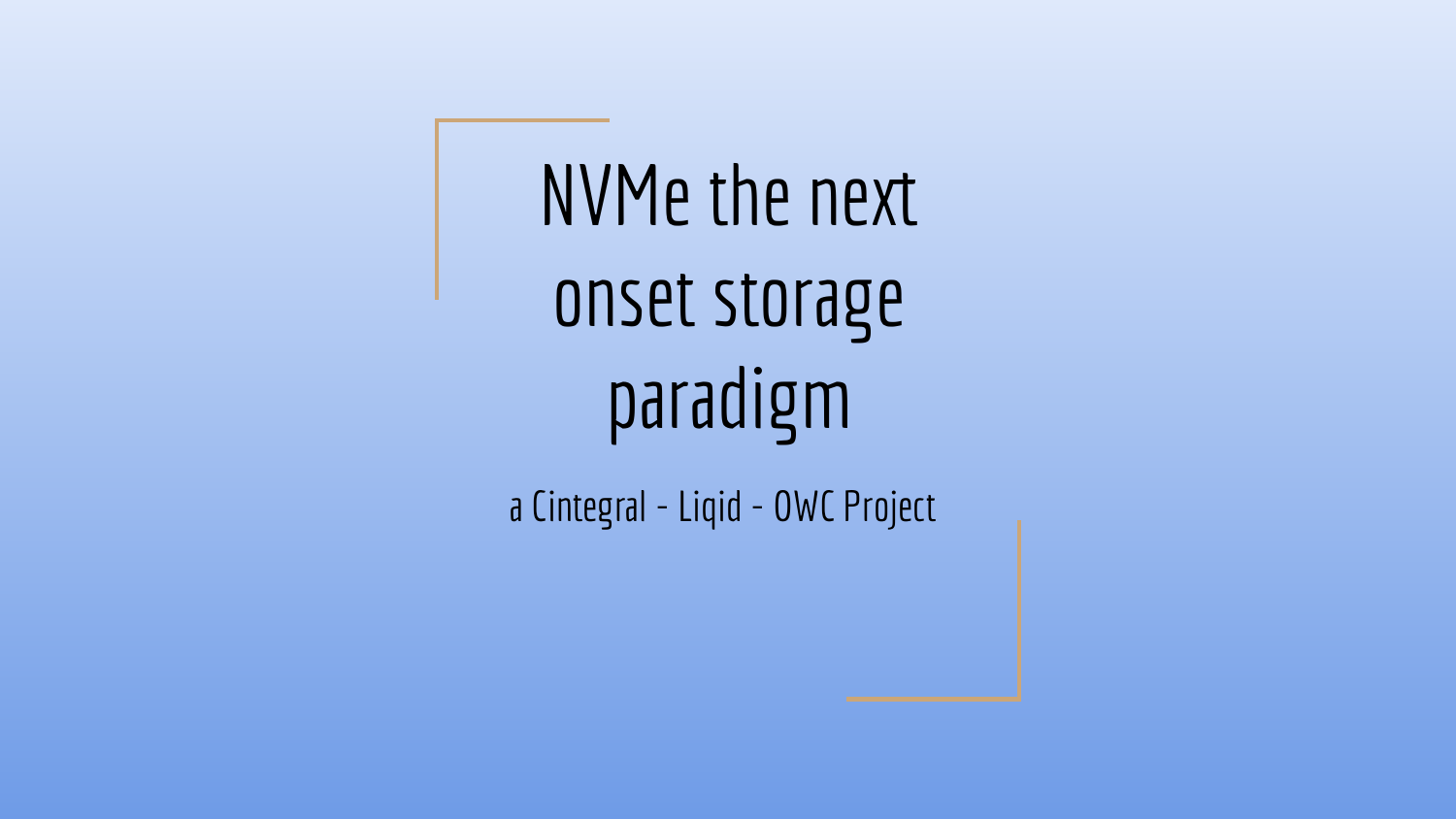## What is NVMe and what are the benefits

NVMe stands for Non-Volatile Media Express. It often contains NAND Flash memory that comes in several physical form factors such as M.2, U.2 and PCI-E ver 1.3b. [NVMEpress.org](https://nvmexpress.org/wp-content/uploads/NVM-Express-1_3b-2018.05.04-ratified.pdf)

 Our focus has been to decrease the onset offload duration. While increasing the security and ingest potential between onset technicians, and their Post Production Facilities. In 2017 Cintegral partnered with Orange Co. based Kingston enterprise technology a leader in flash based data center technology. To implement, modernize, and certify the front end of digital production to Post Production pipeline for 2D, Large Format, HDR, VFX, and 360VR content.

### [Building the World's Fastest SSD](https://www.youtube.com/watch?v=JLAk3IIR9Q4&t=15s)

- PCI-Express v3 in 4x and 8x Lane Speeds. 3GB/sec 6.8GB/sec. Faster than thunderbolt 3 for longevity
- Powerloss feature known as Pfail built into each card with capacitors. Saving unforeseen costs.
- Connection agnostic PCIe allowing current and future Producers to determine the best connection for a given project. Permitting companies to apply cost's to the storage, not a connection premium as technology advances.
- Selectable 256bit AES hardware encryption surpassing MPAA 128bit security specs.
- OS Independent system for MacOSX, Windows 10, and Linux OS systems
- Power Efficient 35w Max power consumption
- 5 year Warranty Orange County Technical Support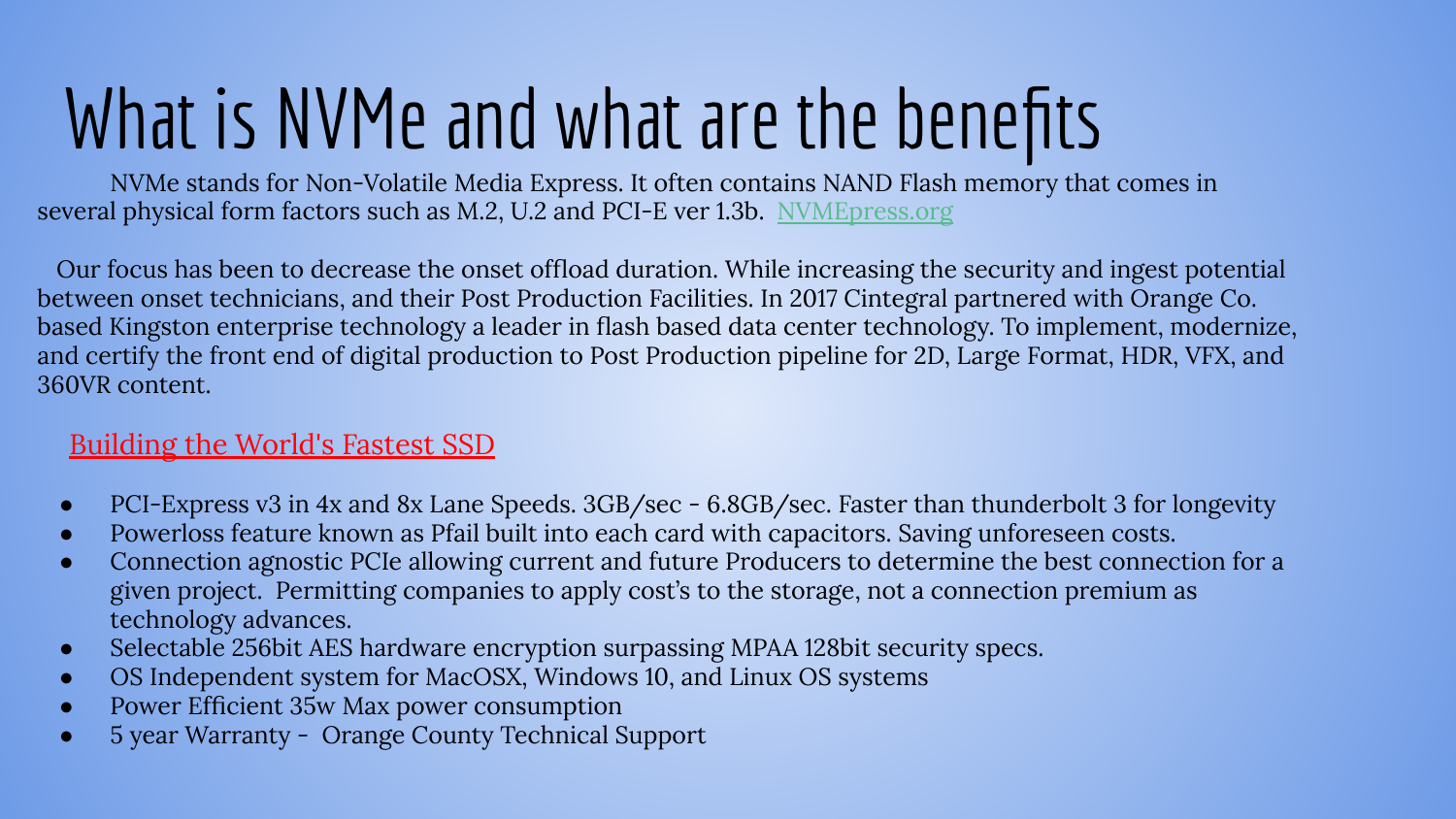# HDD vs SSD vs NVMe One Copy On-set

- 1. Single 7200rpm HDD ie. Lacie Rugged ->**115MB/s**
- 2. Dual HDD i.e OWC Elite Dual or GRAID ->**360MB/s**
- 3. Quad HDD 12TB RAID 0 i.e GSpeedES ->**600MB/s**
- 4. Single 2TB SSD i.e Samsung EVO -> **470MB/s**
- 5. Dual SSD 4TB RAID 0 i.e Glyph RAID ->**700MB/s**

### 6. 8 Bay HDD 48TB RAID 5 i.e Areca 8 bay ->**1100 MB/s**

7. Single 3.8TB U.2 NVMe SSD DC -> **2300 MB/s** 

- 1. 2TB of Footage = 4.6hrs
- 2. 2TB of Footage = 1.8hr
- 3. 2TB of Footage = 48min
- 4. 2TB of Footage = 65 min
- 5. 2TB of Footage = 45min
- 6. 2TB of Footage = 21min
- 7. 2TB of Footage = 12min

Compared to Dual HDD is a 1000% more efficiecent with encryption protocols. A 12-15 hrs perweek of labor savings in overtime across multi departments. *Evaluated on a 2018 Apple i9 MacMini using USB3.1/TB2/TB3/PCIe Connections.*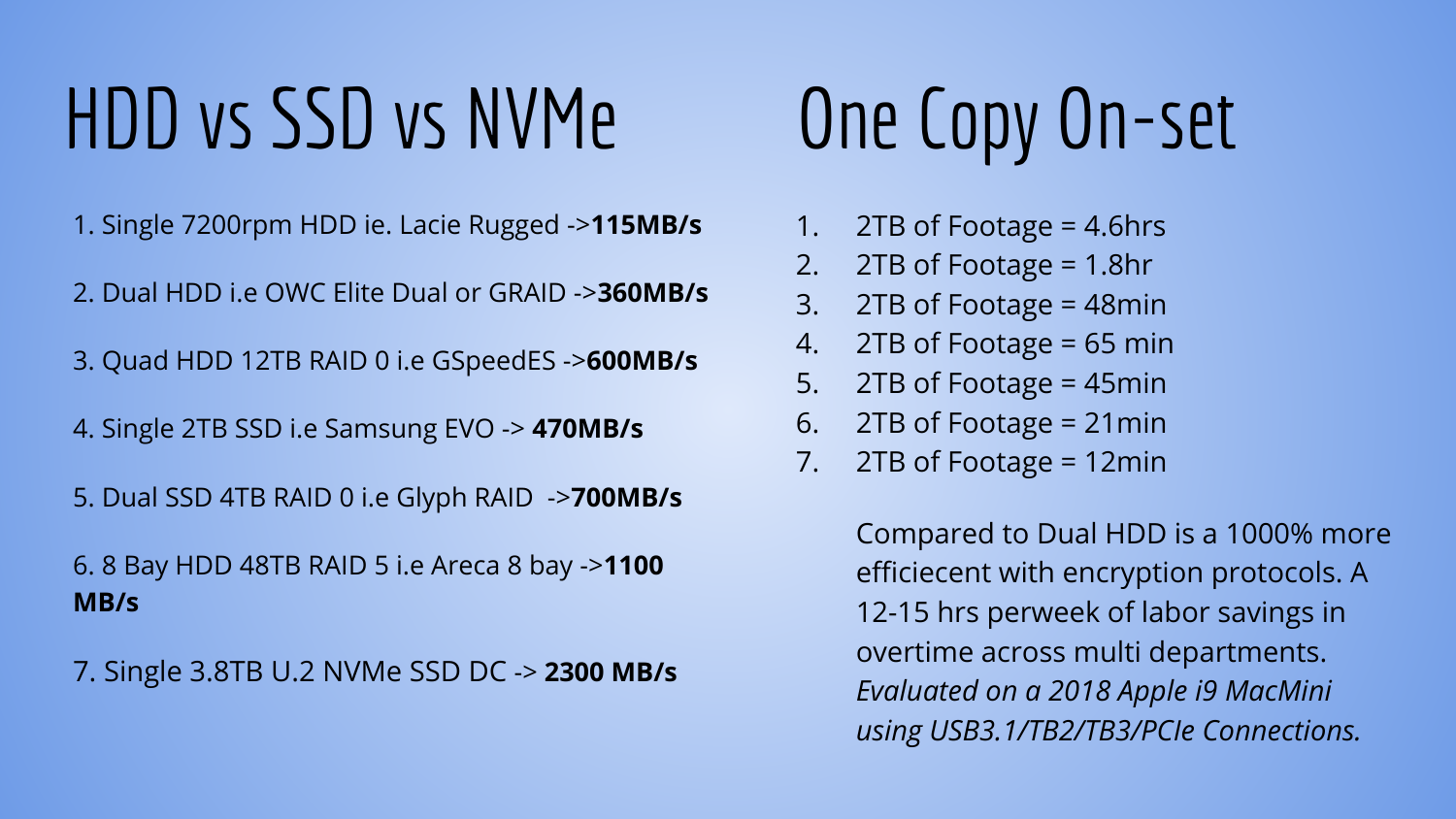### From Set to DI : Cases Studies

**Amazon Studios "Making the Cut"** Docu-Series : 7x Alexa Mini + Amira 3.2K Prores444. Average weekly consumption of 120TB for 5 weeks. 50-100 Cfast Mags shot per day. ingested 4 Cfast Mags at a time via 2013 MacPro + 2018 MacMini in Silverstack XT. Deployed 3x 15.4TB NVMe RAIDs, 2x 19.2TB SSD RAID5, and 2x 98TB Flex. *Saved 70min per offload due to the sustained read speeds needed for the verification process. In order to read back 4x 100GB Prores444 files using CIntegral NVMe and SSD RAIDs. Total savings of 22hours per week in offload/checksum duration compared to HDD RAIDs. Project saved 88hours in Lost Productivity due to HDD Storage. August- September 2020.* 

 **Netflix** "*The Kominsky Method* " Season 2 WBTV : 3x Sony Venice 4K 16:9. Average weekly consumption of 16TB. Implemented 5x DCP 1000 NVMe Media Shuttles from Set to The Picture Shop for duration of Principal. *A Decrease of media offload duration onset, average offload duration at wrap to 20 minutes compared to 45-60 min with HDD. Picture Shop saw a reduction of SAN ingestion time by 500% compared to 4 disk HDD RAIDs. Jan-April 2019*

 **Netflix** *"Trial of Chicago 7" Feature*: 3x Alexa LF +MinLF*.* Average weekly consumption of 32TB. Implemented LQD-3000 NVMe Encrypted Media Shuttles from Set to Technicolor for Principal. Photography. *The most significant decrease in offload times due to a optimized onset data pipeline from Codex Readers to Software to Lab ingestion averaging 1.2GB/sec on 2019 MacMini hardware. Optimized for Silverstack checksum read back verification. Technicolor saw a 500% increase of ingest compared to 2 Disk SSD RAID using TB3. Oct-Dec 2019* 

**Paramount Pictures** "*Sponge Bob, A Wonderful Sponge*" Feature Live-Action Photography: 3 x 8K FF 5:1 VV Red Monsto. 3x Redmag readers via USB3.1-to 5x 3.8TB Cintegral NVMe Shuttles between DIT and Technicolor SGS. *Averaging 16minutes to offload 3x 480GB Red Mags with XXHASH checksum to three destinations (Shuttle, internal RAID, Master RAID). Apple TB3 Connection. 500% Increase in Lab Ingestion speed compared to HDD RAIDs.* January 2019 - February 2019.

**Marvel Studios "Wandavision"** Stunt/VFX Unit Los Angeles: 3 x Arri AlexaLF 4.5K Opengate Arriraw, X35 DJI, Red HeliumS35, and Phantom Flex4K. Averaging 8TB/day of Camera RAW per day. Offloaded via SXR TB3 Codex Reader via 2018 MacMini TB3 system utilizing a XXHash64BE checksum in Silverstack XT. Deployed 6x 7.68TB Cintegral Lidid NVMe Shuttles with a 38.4TB Onset Master encrypted SSD RAID5, *1.1GB/sec sustained throughput of Codex 2TB SXR Mags from Codex TD2. Consistant 17min total offload @wrap. Reduced on-set offload duration compared to spinning disks by 1500% Covid Production reducing Fall 2020*

*Apple +* **"Defending Jacob"** Mini-Series: 5x Red Monstro 8K 3:1 VV REDRAW. 2018 Mac mini via USB-C Hash64 checksum and offload @1.5 GB/s to 3.8TB PCIe NVMe and SSD RAIDs across 3 units. Delivered to Technicolor, Read @2.5GB/sec via TB3 to Deployment SAN and vaulted then quarentine then released for re-use. Erasure between Shooting Phases. *Password Protected FIPS compliant, Averaging 12min offload of 3x 480GB REDMAG Media with USBC 3.1 Reader's.* 600% *data transfer efficiency over 4 Bay HDD RAID. Winter 2018 - Fall 2019.*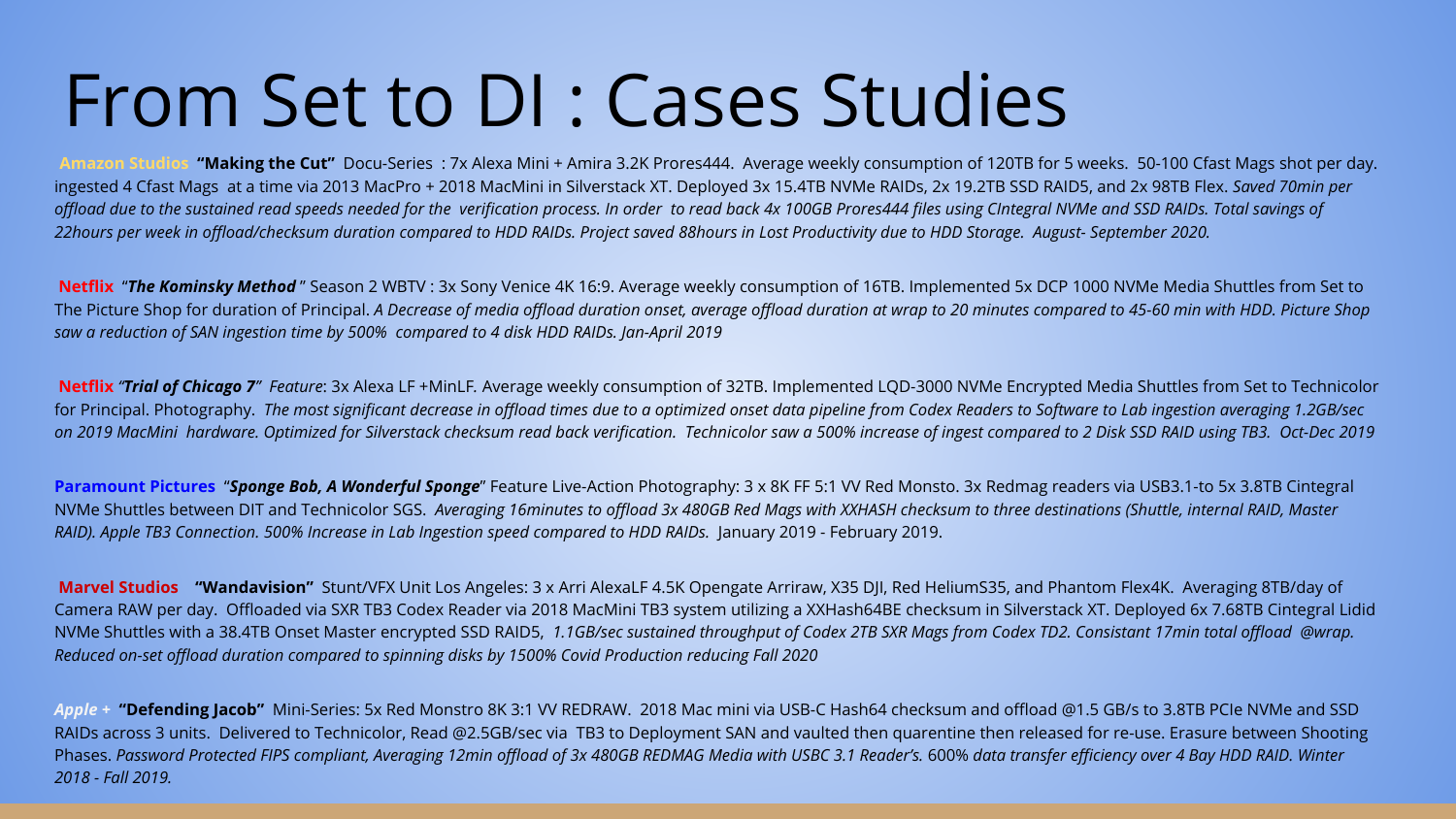### Production, Lab, Post, and Studio approved